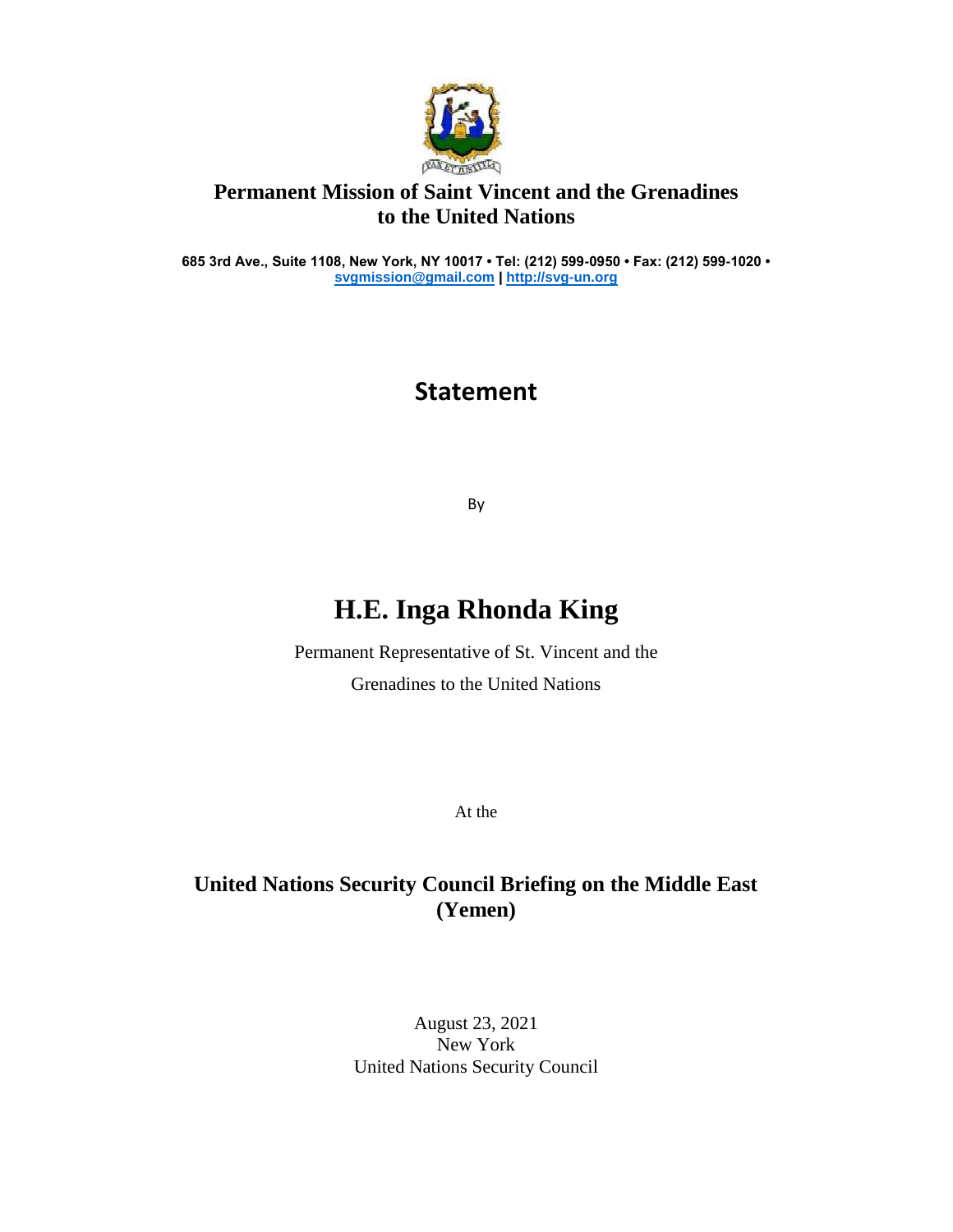Thank you, Mr. President. We begin by welcoming the remarks provided by ASG Khaled Khiari and USG Martin Griffiths, with whom it is a pleasure to continue working. We also welcome Ms. Fore, Executive Director of UNICEF and thank her for remarks.

The recent report entitled "education disrupted" is illuminating. The figures highlighting the number of children out of school and those in need of emergency education support is of concern, as well as the number of children in need of humanitarian help, including those without access to safe water, sanitation or hygiene, all of which contribute to a very desolate and disheartening picture. Of particular concern, is that some of these children born into this conflict have only ever known this dismal quality of life—that is indeed heartbreaking. A life that occurs against the backdrop of crisis-level food insecurity, a pandemic, ongoing hostilities, and a humanitarian crisis so grave that it has been designated the world's worst humanitarian crisis. The restricted access to education directly impacts these children, and indirectly damages the prospects for building a stronger and more stable Yemeni civil society. **We take this opportunity to welcome the work that UNICEF and its partners have been doing to combat the collapse of the education situation, provide access to formal and non-formal education, and ensure the healthy and sustainable growth of children.**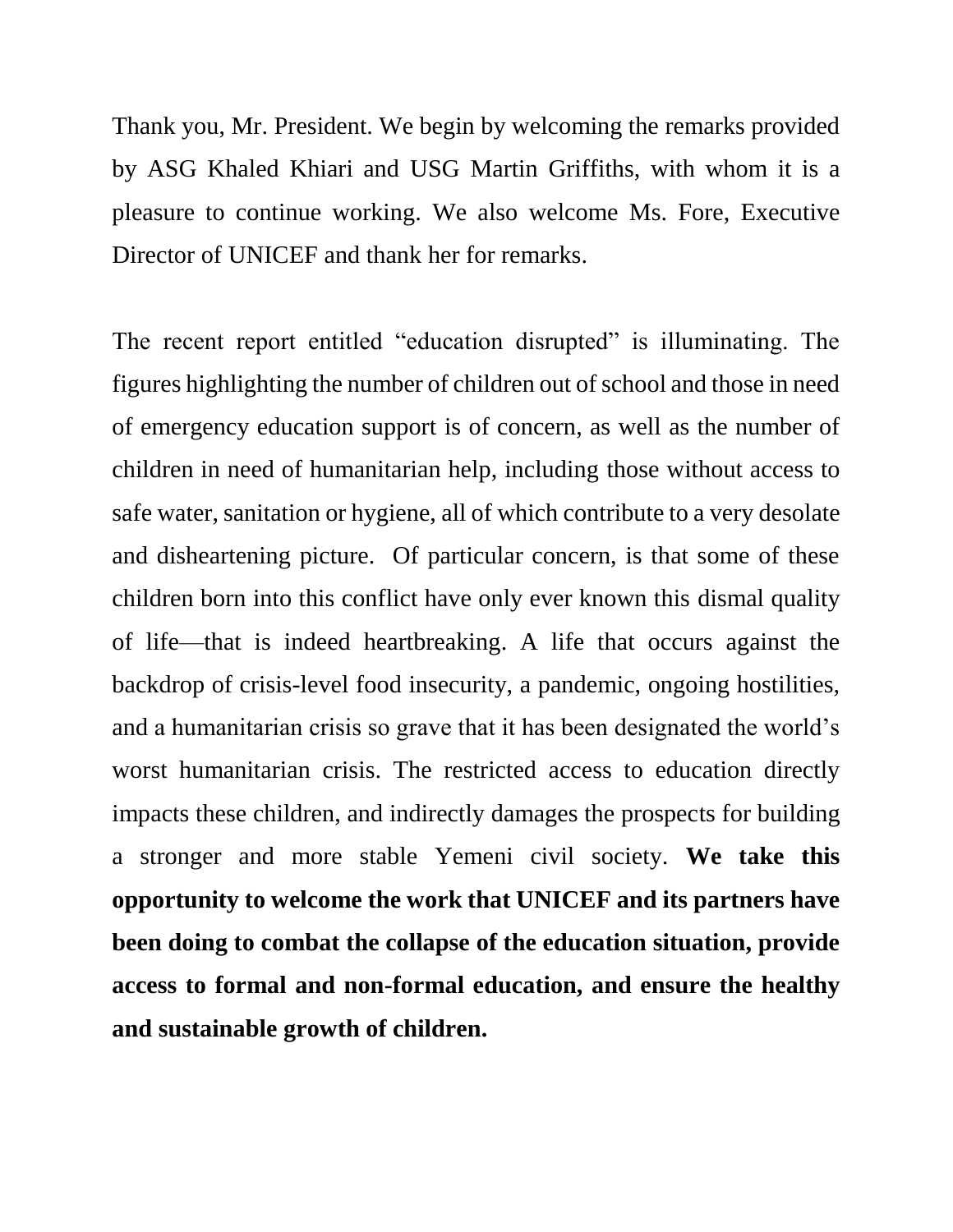**On the humanitarian front,** we welcome the additional funding to Humanitarian Response Plan, which has preserved a number of lifesaving humanitarian operations. We also welcome the recent funding announcements made by international partners, and **call on the international community to maintain this momentum.** We take this moment to underscore the link between the economic situation and the humanitarian situation, both of which are dependent on each other. Without support for the economy, many Yemenis are unable to afford basic food and services needed for everyday survival. **In this context we emphasize the importance of remittances from aboard, on which many Yemenis rely. These remittances are a crucial lifeline to those within Yemen, the loss of which would only exacerbate the humanitarian and economic situations.** We must also emphasise a humanitarian and existential risk that is beyond the control of the parties in Yemen and that is **climate change**. Let *all of us* around this table fulfil our responsibilities to the most vulnerable in this world and tackle the problem of climate change earnestly.

As the world continues to grapple with the ongoing COVID-19 pandemic, let us not forget that for many in Yemen, this is another toxic dimension to the conflict that further exacerbates its socio-economic impact. We recognise all international efforts made towards providing aid to Yemen, but there must be internal accountability as well. We urge all authorities